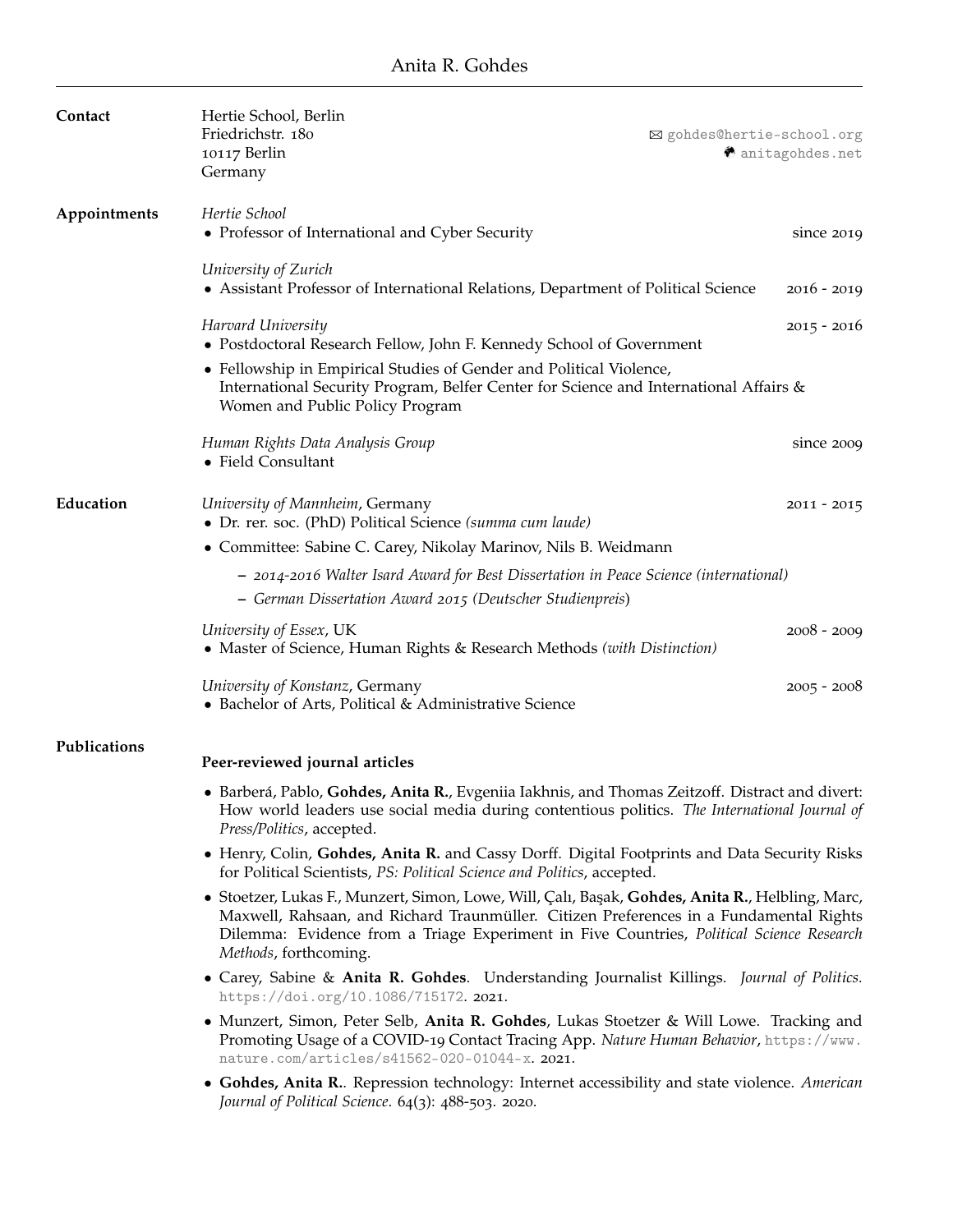- Otto, Sabine, Adam Scharpf & **Anita R. Gohdes**. Capturing Group Alignments: Introducing the Government and Armed Actors Relations Dataset (GAARD). *Research and Politics*. doi: <https://doi.org/10.1177/2053168020971891>. 2020.
- Brigden, Noelle K. & **Anita R. Gohdes**. Transparency Intersections in Studying Violence: The Politics and Ethics of Data Access across Methodological Boundaries. *International Studies Review*. 22(2): 250–267. 2020.
- Gatto, Malu, **Anita R. Gohdes**, Traber, Denise & Mariken van der Velden. Selecting In or Selection Out? Gender gaps and political methodology in Europe. *PS: Political Science & Politics*. 53(1): 122-27. 2020.
- **Gohdes, Anita R.**. Studying the Internet and Violent Conflict. *Conflict Management and Peace Science,* 35(1), 89-106. 2018.
- Birnir, Jóhanna K. & **Anita R. Gohdes**: Voting in the Shadow of Violence: Electoral Politics and Conflict in Peru. *Journal of Global Security Studies,* 3(2): 181-197. 2018.
- **Gohdes Anita R.** & Sabine C. Carey: Canaries in a coal-mine? What the killings of journalists tell us about future repression. *Journal of Peace Research*: 54 (2):157-174. 2017.
	- **–** Runner-up for the Nils Petter Gleditsch JPR Article of the Year Award, 2017
- **Gohdes, Anita R.**: Bringing perpetrator and victim identities into empirical ethnic conflict research. *Ethnopolitics*: 16(1): 28-33. 2017
	- **–** reprinted in: *Ethnic Politics and Conflict/Violence: State of the Field and New Directions*, Erika Forsberg, Jóhanna K. Birnir and Christian Davenport (eds), Routledge.
- **Gohdes, Anita R.**: Pulling the Plug: Network Disruptions and Violence in Civil Conflict. *Journal of Peace Research*: 52(3): 352-367. 2015.
- Price, Megan E; **Anita R. Gohdes** & Patrick Ball: Documents of war: Understanding the Syrian conflict. *Significance*: 12(2): 14–19. 2015.
- **Gohdes, Anita R.** & Megan E Price: First Things First: Assessing Data Quality before Model Quality. *Journal of Conflict Resolution*: 57(6): 1090-1108. 2013.
- Landman, Todd; David Kernohan & **Anita R. Gohdes**: Relativizing human rights: A new system for country ranking. *Journal of Human Rights*: 11(4): 460-485. 2012.

#### **Research in Progress**

- Book manuscript: Repression in the digital age: Cyber controls and state violence in the 21st century. under review at *Oxford University Press*
- Prioritization preferences for COVID-19 vaccination are consistent across five countries (w/ Simon Munzert; Sebastian Ramirez-Ruiz; Ba¸sak Çalı; Lukas F. Stoetzer; and William Lowe). Under review.
- Civilian Behavior on Social Media During Civil War. (w/ Zachary C. Steinert-Threlkeld).
- Repertoires of online and offline protest and repression. (w/ Katerina Tertytchnaya).
- The Politics of Cyber Diplomacy (w/ Nadiya Kostyuk)
- Experimental evidence on the impact of citizen filmed police violence (w/ Katrin Paula and Christian Glaessel)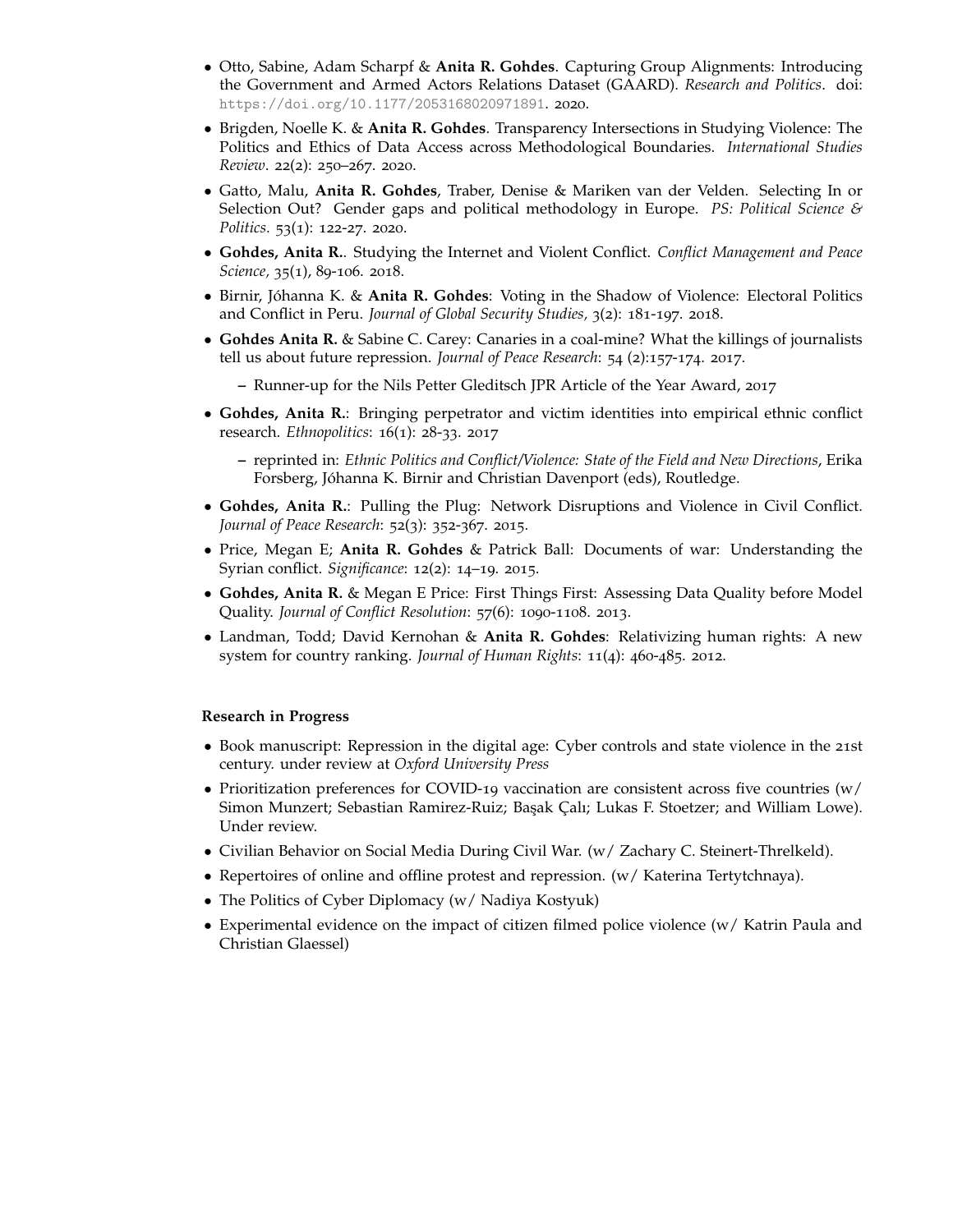#### **Peer-reviewed book chapters**

- Price, Megan E and Anita R. Gohdes: The Promises and Pitfalls of Data Analysis for Accountability and Justice, In Radwan Ziadeh (ed): *Accountability and Transitional Justice in Syria*. Lexington Books. 2020.
- Manrique-Vallier, Daniel; Megan Price & Anita Gohdes: Multiple recapture techniques for estimating casualties in armed conflict, In Taylor Seybolt, Baruch Fischhoff, and Jay Aronson (eds), *Counting Civilian Casualties: An Introduction to Recording and Estimating Nonmilitary Deaths in Conflict,* pp. 77-93. New York: Oxford University Press. 2013.
- Landman, Todd & Anita Gohdes: A matter of convenience: challenges of non-random data in analyzing human rights violations in Peru and Sierra Leone, In Taylor Seybolt, Baruch Fischhoff, and Jay Aronson (eds), *Counting Civilian Casualties: An Introduction to Recording and Estimating Nonmilitary Deaths in Conflict,* pp. 165-182. New York: Oxford University Press. 2013.

## **Technical reports**

• *August 2016* Price, Megan, Anita Gohdes & Patrick Ball: [Technical Memo for Amnesty Inter](https://hrdag.org/wp-content/uploads/2016/07/HRDAG-AI-memo.pdf)[national Report on Deaths in Detention.](https://hrdag.org/wp-content/uploads/2016/07/HRDAG-AI-memo.pdf) Commissioned by *Amnesty International*. 2016.

**–** Covered by the [CNN,](http://edition.cnn.com/2016/08/17/middleeast/amnesty-report-syria-torture-deaths/) [Deutsche Welle](http://www.dw.com/en/amnesty-report-damns-syrian-government-on-prison-abuse/a-19481399)

- *August 2014*: Price, Megan; Anita Gohdes & Patrick Ball: [Updated Statistical Analysis of](http://www.ohchr.org/Documents/Countries/SY/HRDAGUpdatedReportAug2014.pdf) [Documentation of Killings in the Syrian Arab Republic,](http://www.ohchr.org/Documents/Countries/SY/HRDAGUpdatedReportAug2014.pdf) Commissioned by the *Office of the UN High Commissioner for Human Rights*. 2014.
	- **–** Covered by the [New York Times,](http://www.nytimes.com/2014/08/23/world/middleeast/un-raises-estimate-of-dead-in-syrian-conflict-to-191000.html?_r=0) [The Guardian,](http://www.nytimes.com/2014/08/23/world/middleeast/un-raises-estimate-of-dead-in-syrian-conflict-to-191000.html?_r=0) [BBC,](http://www.bbc.com/news/world-middle-east-28892552) [Washington Post,](http://www.washingtonpost.com/world/syrian-civil-war-has-claimed-more-than-191000-lives-un-says/2014/08/22/cb4d4e94-2a17-11e4-8593-da634b334390_story.html) [FiveThirtyEight,](http://fivethirtyeight.com/datalab/why-it-took-so-long-to-update-the-u-n-sponsored-syria-death-count/) [Vox.com](http://www.vox.com/2014/8/22/6056773/how-to-count-syrias-dead-why-the-truth-is-probably-much-worse-than)
- Gohdes, Anita: Different convenience samples, different stories: The case of Sierra Leone, *The Human Rights Data Analysis Group at Benetech*, Palo Alto. 2010.

# **Further publications**

- Gohdes, Anita R. and Zachary C. Steinert Threlkeld, [Changing Sources: Social Media Activity](https://pomeps.org/changing-sources-social-media-activity-during-civil-war) [During Civil War,](https://pomeps.org/changing-sources-social-media-activity-during-civil-war) *POMEPS Studies* 43: Digital Activism and Authoritarian Adaptation in the Middle East. 2021.
- Gohdes, Anita R. [The Relationship between State and Corporate Censorship,](http://www.anitagohdes.net/uploads/2/7/2/3/27235401/gohdes_cp_fall2018.pdf) *Comparative Politics Newsletter* 28(2): 31-37. 2018.
- Gohdes, Anita R. 'Reflections on digital technologies, repression, and resistance', *State Crime Journal* 7(1). Spring 2018.
- Gohdes, Anita: From repressing digital content to repressing people, *Internet Policy Review*, 30 July 2016.
- Price, Megan Anita Gohdes, Jay D. Aronson, & Christopher McNaboe. Re: Civilian deaths from weapons used in the Syrian conflict. *BMJ: British Medical Journal*, Rapid Response, vol. 351, Sept 2015.
- Gohdes, Anita: Book Review, Insincere Commitments: Human Rights Treaties, Abusive States and Citizen Activism, by Heather Smith-Cannoy, *Journal of Peace Research* 50(2): 259-64. 2013.
- Gohdes, Anita: Book Review, Campaigning for Justice: Human Rights Advocacy in Practice, by Jo Becker, *Journal of Peace Research* 50(4): 533-39. 2013.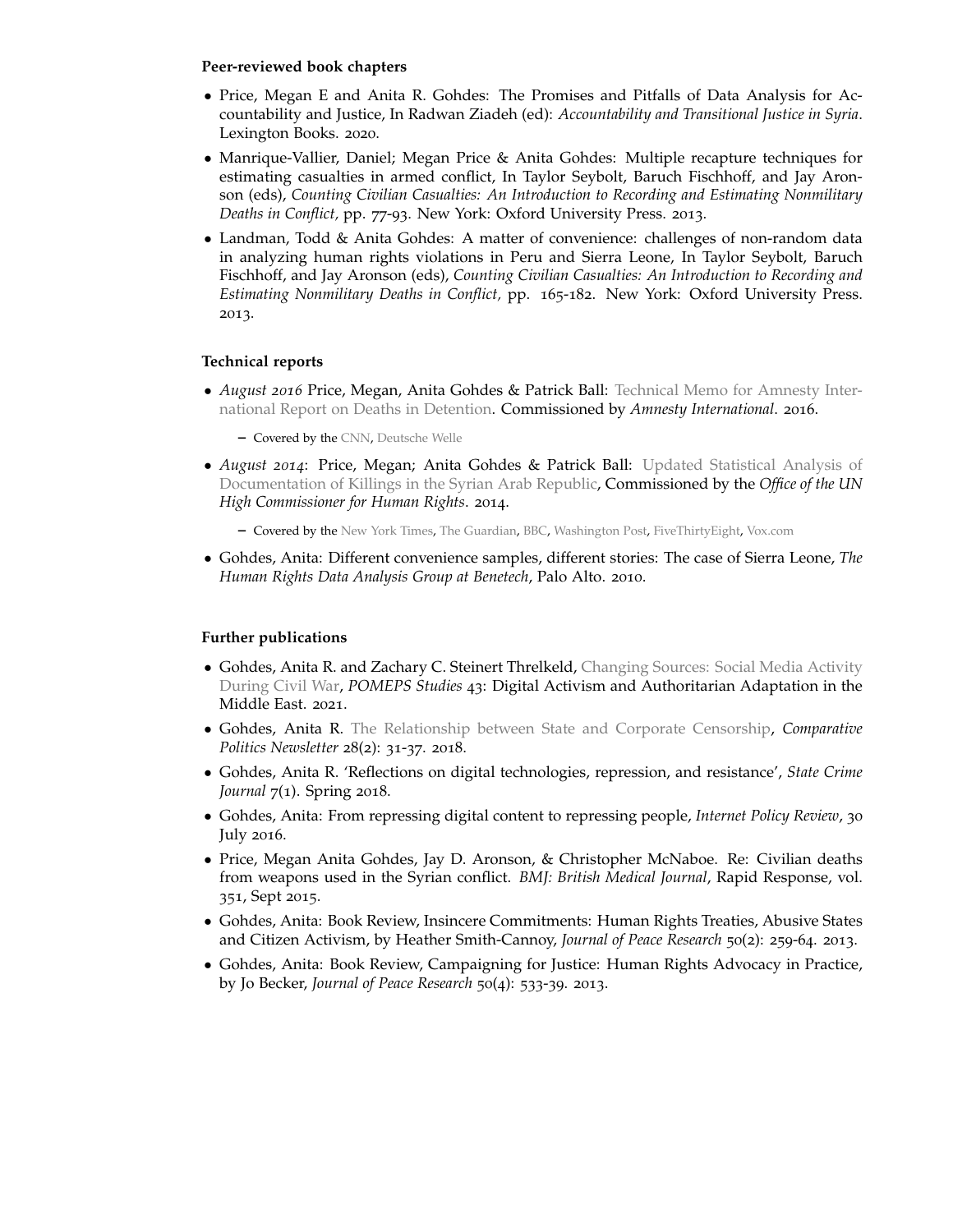#### **Outreach publications**

- Gohdes, Anita R., Sophie Dyer and Likhita Banerji: [In dozens of countries, governments rely](https://www.washingtonpost.com/politics/2020/12/04/dozens-countries-governments-rely-internet-shutdowns-hide-repression/) [on Internet shutdowns to hide repression,](https://www.washingtonpost.com/politics/2020/12/04/dozens-countries-governments-rely-internet-shutdowns-hide-repression/) *Washington Post - Monkey Cage*, 4 Dec 2020.
- Web of Impunity The killings Iran's internet shutdown hid: [https://iran-shutdown.](https://iran-shutdown.amnesty.org/) [amnesty.org/](https://iran-shutdown.amnesty.org/). Joint research published with *Amnesty International* and *Internet Outage Detection and Analysis (IODA)*. 2020.
- Birnir, Jóhanna K. & Anita Gohdes: [Understanding Insurgent Violence in the Context of](http://politicalviolenceataglance.org/2018/04/16/understanding-insurgent-violence-in-the-context-of-elections/) [Elections,](http://politicalviolenceataglance.org/2018/04/16/understanding-insurgent-violence-in-the-context-of-elections/) *Political Violence at a Glance*, 16 Apr. 2018.
- Gohdes, Anita & Sabine Carey: 1300 Tote: Wenn Journalisten getötet werden leidet das ganze Land, *Frankfurter Allgemeine Sonntagszeitung*, 4 Jun 2017.
- Gohdes, Anita & Sabine C. Carey: We examined more than 1,300 [journalist killings between](https://www.washingtonpost.com/news/monkey-cage/wp/2017/03/28/we-examined-more-than-1300-journalist-killings-between-2002-and-2013-heres-what-we-learned/) 2002 and 2013[. Here's what we learned.](https://www.washingtonpost.com/news/monkey-cage/wp/2017/03/28/we-examined-more-than-1300-journalist-killings-between-2002-and-2013-heres-what-we-learned/), *Washington Post - Monkey Cage*, 28 Mar **2017.**
- Gohdes, Anita: [Internet Shutdowns During Political Unrest Are Becoming Normal And It](https://politicalviolenceataglance.org/2016/09/16/internet-shutdowns-during-political-unrest-are-becoming-normal-and-it-should-worry-us/) [Should Worry Us,](https://politicalviolenceataglance.org/2016/09/16/internet-shutdowns-during-political-unrest-are-becoming-normal-and-it-should-worry-us/) *Political Violence at a Glance*, 16 Sept 2016.
- Gohdes, Anita: [When Internet access becomes a weapon,](http://www.washingtonpost.com/blogs/monkey-cage/wp/2015/02/24/internet-access-as-a-weapon/) *Washington Post Monkey Cage*, 24 Feb 2015.
- Price, Megan & Anita Gohdes: [Searching for Trends: Analyzing Patterns in Conflict Violence](http://politicalviolenceataglance.org/2014/04/02/searching-for-trends-analyzing-patterns-in-conflict-violence-data/) [Data,](http://politicalviolenceataglance.org/2014/04/02/searching-for-trends-analyzing-patterns-in-conflict-violence-data/) *Political Violence at a Glance*, 2 Apr 2014.
- Gohdes, Anita & Sabine C. Carey: [Protest and the Outsourcing of State Repression,](http://politicalviolenceataglance.org/2014/02/26/protest-and-the-outsourcing-of-state-repression/) *Political Violence at a Glance*, 26 Feb 2014.

| Awards                     | • 2014-2016 Walter Isard Award for Best Dissertation in Peace Science,<br>Peace Science Society (international)                                                                                   | 2016           |
|----------------------------|---------------------------------------------------------------------------------------------------------------------------------------------------------------------------------------------------|----------------|
|                            | • Foundation for Communication and Media Studies Dissertation Prize,<br>Universität Mannheim                                                                                                      | 2016           |
|                            | • Dina Zinnes Award 2015 (SSIP Section) of the International Studies Association                                                                                                                  | 2016           |
|                            | • Deutscher Studienpreis 2015 (1. Place, German Dissertation Prize), Körber Stiftung                                                                                                              | 2015           |
|                            | · Deborah Fitzmaurice Prize,<br>Essex Human Rights Centre for the best MA student                                                                                                                 | 2009           |
| Grants $&$<br>Scholarships | • Dagstuhl Seminar 'Challenges and Opportunities of Democracy in the<br>Digital Society' (w/ Steffen Staab, Abraham Bernstein, Beth Noveck)                                                       | 2022           |
|                            | • Digital Democracy Lab, Swiss National Science Foundation (CHF 236,355)<br>(Co-PI. PI: Fabrizio Gilardi)                                                                                         | 2018-2020      |
|                            | • Yearly grants for Summer School for Women in Political Methodology<br>Graduate Research Council, University of Zurich (CHF 20,000 per year),<br>(w/ Malu Gatto, Denise Traber, Theresa Gessler) | 2017-2020      |
|                            | • Travel Grant to attend the Visions in Methodology Conference ( $\epsilon$ 1200)                                                                                                                 | 2014           |
|                            | • ISA Travel Grant awarded for the Annual Convention in Toronto $(\frac{4}{350})$                                                                                                                 | 2014           |
|                            | • E.ON Ruhrgas Scholarship, Norwegian Research Council ( $\in$ 6000)                                                                                                                              | $10 - 12/2012$ |
|                            | • Full scholarship, CDSS Mannheim (declined) (€9600)                                                                                                                                              | $2012 - 2013$  |
|                            | • ECPR Winter School Travel and Accommodation Grant ( $\epsilon$ 250)                                                                                                                             | 2012           |
|                            | • Doctoral scholarship, German Research Foundation (DFG) $(\text{\textsterling}16800)$                                                                                                            | $2010 - 2011$  |
|                            | • Postgraduate scholarship for the UK, Studienstiftung des deutschen Volkes ( $\in$ 14560) 2008 - 2009                                                                                            |                |
|                            | • Scholarship, Studienstiftung des deutschen Volkes                                                                                                                                               | $2008 - 2009$  |
|                            | • Short-term grant, German Academic Exchange Service (DAAD) (€1920)                                                                                                                               | 2007           |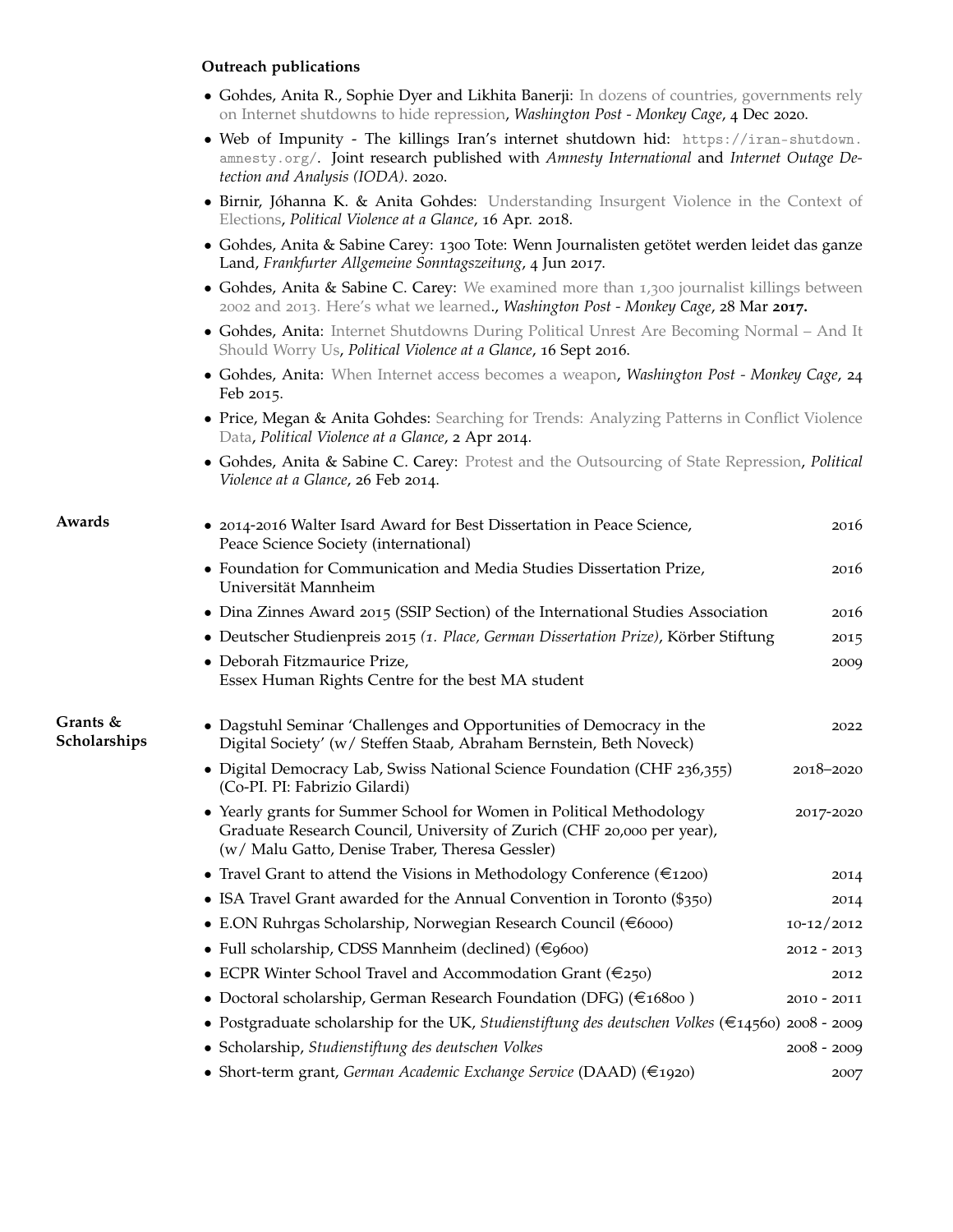University of Hamburg, Wissenschaftszentrum Berlin (WZB), Leiden University, SICSS-Edinburgh

### **2022**

Duke University, University of Colorado Boulder, Georgia Tech, Wissenschaftszentrum Berlin (WZB)

## **2021** *(virtual)*

Oxford University: Department of Politics and International Relation, Georgetown University: Digital Politics and Security Series, European Cybersecurity Speaker Series, NYU Abu Dhabi: Political Science Seminar Series, Hamilton College: Levitt Public Affairs Center Speaker Series, University of Basel: Kolloquium Digitalisierung und Demokratie, University College Dublin: Connected\_Politics Lab, Bilkent University: International Relations Seminar Series, Hebrew University of Jerusalem: Political Economy Speaker Series

## **2020** *(virtual)*

PRIO/MIPS: Keynote: Social Media in Armed Conflict Conference, University of Birmingham: School of Government, University of Bern: Colloquium on digitalization, development & political communication, Essex Summer School in Social Science Data Analysis: Keynote

### **2019**

University College London: Department of Political Science, University of Zurich: Digital Democracy Lectures, TU Munich: School of Governance, University of Oxford: T. E. Lawrence Seminar on Conflict and Violence, GIGA Hamburg, Federal Armed Forces of Germany: ZInfoABw, WZB: Berlin Summer School in Social Sciences, University of Bamberg, International Studies Association's 2019 Sapphire Series Roundtable

## **2018**

University St Gallen, University of Gothenburg: V-Dem Institute, London School of Economics, University of Essex

# **2017**

ETH Zurich: Institute of Science, Technology and Policy, University of Southern California: Networked Democracy Lab, Webster University, Vienna: International Relations Department, Universität Duisburg-Essen: Institut für Politikwissenschaft, Uppsala University: Department of Peace and Conflict Research

### **– 2016**

Harvard Kennedy School: Women and Public Policy Program Seminar, Yale University: International Relations Workshop, Harvard Kennedy School: Belfer Center International Security Program, University of Amsterdam, Penn State University: New Faces in Political Methodology, German Institute for Economic Research (DIW), Peace Research Institute Oslo: Centre for the Study of Civil War

# **Selected Conference Participation**

- American Political Science Association (APSA) 2014, 2015, 2016, 2017, 2018, 2020, 2021
- European Political Science Association (EPSA) 2012, 2013, 2015, 2016, 2017, 2018, 2019, 2020
- International Studies Association (ISA) Annual Convention 2014, 2015, 2016, 2019
- Peace Science Society (international) 2016, 2017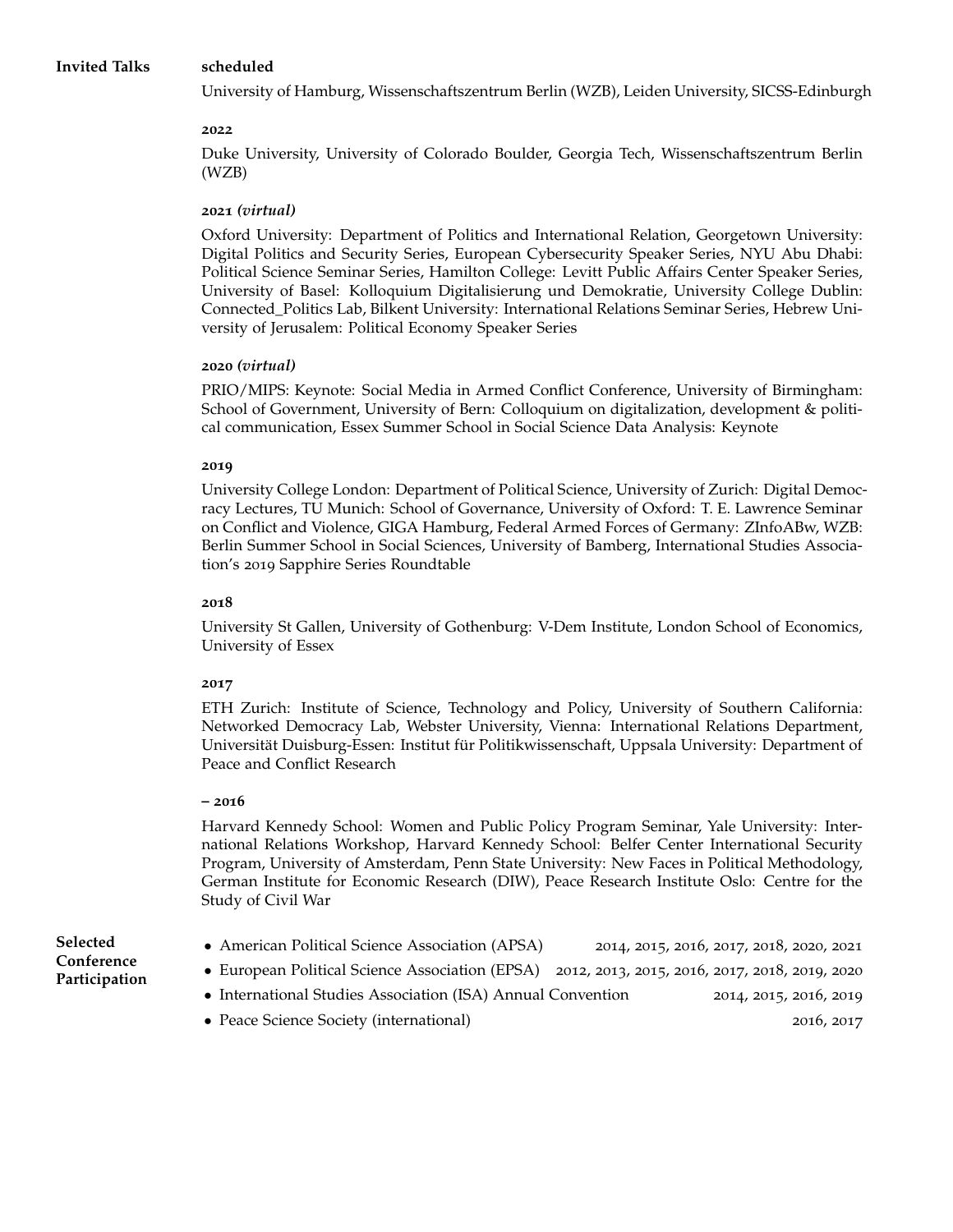## **Service Editorial Work**

|                     | • Associate Editor: Journal of Peace Research | since 2020 |
|---------------------|-----------------------------------------------|------------|
| • Editorial Boards: |                                               |            |
|                     | - Journal of Politics                         | since 2021 |
|                     | - Global Studies Quarterly                    | since 2020 |
|                     | - Conflict Management and Peace Science       | since 2019 |
|                     | - Journal of Peace Research                   | 2017-2020  |

# **Advisory Work**

| • Advisory board, Uppsala Conflict Data Program (UCDP)                                              | since 2017    |
|-----------------------------------------------------------------------------------------------------|---------------|
| • Expert Working Group, OHCHR SDG indicator on conflict-related deaths (16.1.2) since 2017          |               |
| • Scientific Advisory board, PreView - Conflict Prediction Project<br>German Federal Foreign Office | since $2017$  |
| • Advisory board, CorrelAid - Datenanalyse für den guten Zweck.                                     | $2015 - 2017$ |

# **Committee Work**

| • Council - European Political Science Association                                                                     | since 2021   |
|------------------------------------------------------------------------------------------------------------------------|--------------|
| • Publications Committee - International Studies Association                                                           | 2021-2024    |
| • Dissertation Prize Selection Committee<br>German Association for Peace and Conflict Studies                          | 2020-2022    |
| • Best Visualization Award Committee - Journal of Peace Research                                                       | since $2019$ |
| • Diversity Committee - European Political Science Association                                                         | since $2018$ |
| • Best Paper Award Committee - APSA ITP Section                                                                        | 2019         |
| • Palmer Prize Committee - Conflict Management and Peace Science                                                       | 2019         |
| • Speaker, Arbeitskreis Menschenrechte, DVPW                                                                           | 2019 - 2021  |
| • Working Group Co-Chair: International Relations, SPSA                                                                | 2018-2019    |
| • Section Program Co-Chair: Ethnicity, Nationalism, & Migration Studies<br>(ENMISA), International Studies Association | 2017-2018    |

# **Panel & Workshop organization**

| • AFK Workshop on Empirical Methods in Conflict Research                                                                            | 2020 |
|-------------------------------------------------------------------------------------------------------------------------------------|------|
| • Pre-Workshop Organisation, Peace Science Society Conference:<br>War and the Interne (w/ Nadiya Kostyuk)                           | 2017 |
| • Panel Organisation: (Mis)informed Citizens in Autocracies,<br>113th APSA Annual Meeting, San Francisco. (w/ Nils Weidmann)        | 2017 |
| • Panel Organisation: Contentious politics and the Internet,<br>112th APSA Annual Meeting, Philadelphia. (w/ Molly Roberts)         | 2016 |
| • Panel Organisation: Strategic state repression between conflict and political order,<br>111th APSA Annual Meeting, San Francisco. | 2015 |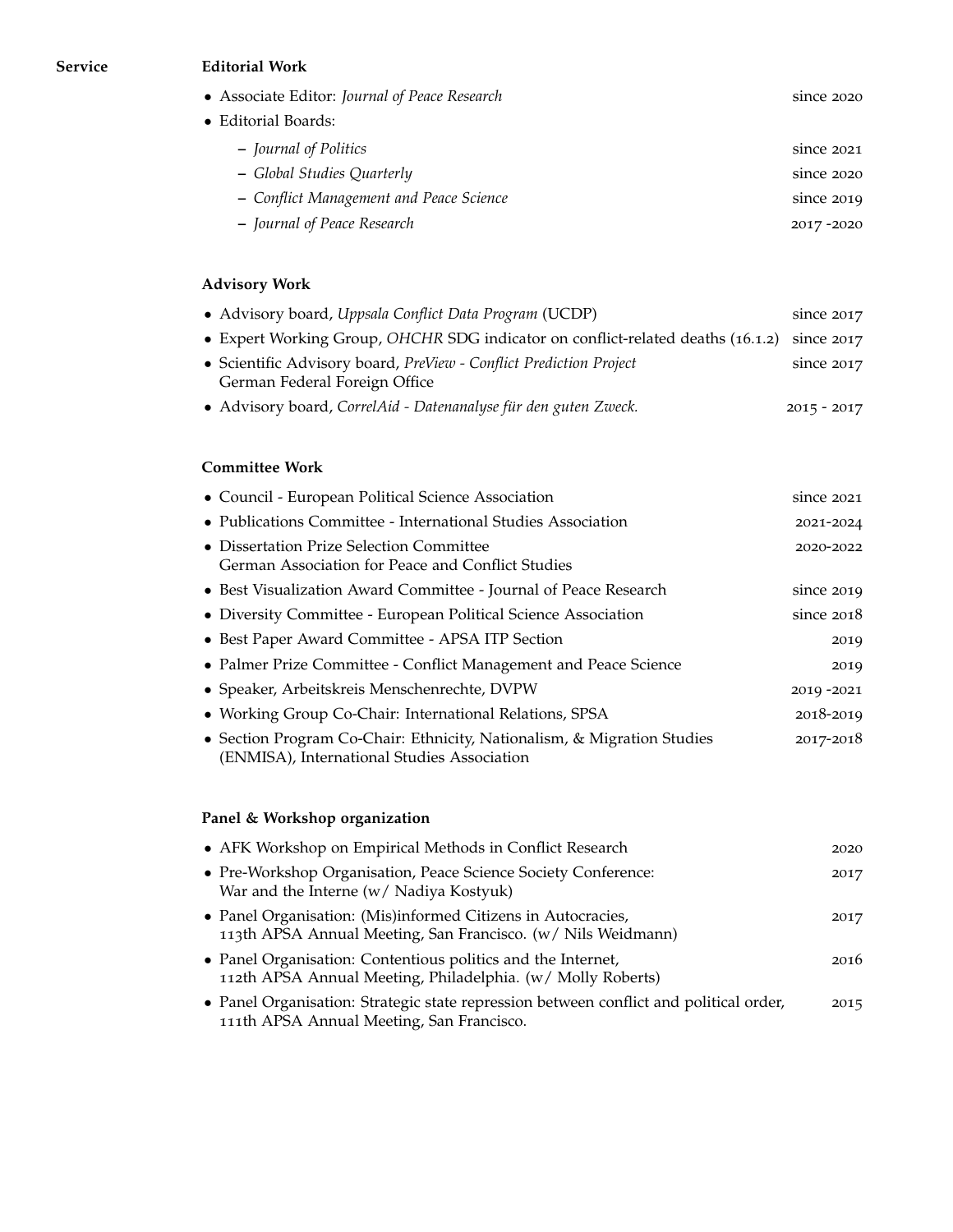#### **Reviewer**

**Journals:** *American Political Science Review, American Journal of Political Science, International Organization, Journal of Peace Research, Journal of Conflict Resolution, British Journal of Political Science, World Politics, Science, Comparative Political Studies, International Studies Quarterly, International Security, Conflict Management and Peace Science, Political Science Research and Methods, Political Communication, International Interactions, New Media and Society, Political Communication, International Journal of Press/Politics, Foreign Policy Analysis, World Development, European Union Politics, Politics & Gender, Swiss Political Science Review, State Crime, Global Studies Quarterly, Government and Opposition, Zeitschrift für Friedens- und Konfliktforschung, International Political Science Review*

#### **Publishers:** *Oxford University Press*

**Grants:** *Deutsche Forschungsgemeinschaft (DFG), Deutsche Stiftung Friedensforschung, Israel Science Foundation, Harry Frank Guggenheim Foundation*

#### **Teaching Hertie School**

| • Conflict & Violence (Core Module, Lecture & Seminars) (MA)                                                        | Spring 2022                  |
|---------------------------------------------------------------------------------------------------------------------|------------------------------|
| • International Security (Core Module, Lecture & Seminars) (MA)                                                     | Spring 2020, 2021            |
| • States and the Control of Cyberspace (MA)                                                                         | Fall 2019, 2020, 2021        |
| • Contentious politics in a digital world (MA)                                                                      | Fall 2019, 2020, 2021        |
| • Master Thesis Colloquium (MA)                                                                                     | Fall/Spring 2019, 2020, 2021 |
| • Communication technology and contentious politics:<br>Human rights, protest, and conflict in a digital world (MA) | Spring 2019                  |
| <b>Summer School for Women in Political Methodology</b>                                                             |                              |
| • Co-founder                                                                                                        | since 2017                   |
| • Teaching module: Programming Functions in R                                                                       |                              |
| <b>University of Zurich</b>                                                                                         |                              |
| • Kernkompetenz Internationale Beziehungen (Intro to IR Lecture) (BA)                                               | Fall 2018                    |
| • Capstone Course: Analyzing Human Rights Violations in Kenya (MA) Fall 2017/Spring 2018                            |                              |
| • Communication Technology, Protest, and Conflict (MA)                                                              | Spring 2017                  |
| • Bachelorarbeit, Internationale Beziehungen: Politische Gewalt (BA)                                                | Spring 2017                  |
| • Spezialisierung, Internationale Beziehungen: Politische Gewalt (BA)                                               | Fall 2016                    |
| <b>University of Mannheim</b>                                                                                       |                              |
| • Thesis Colloquium (BA)                                                                                            | Spring 2014                  |
| • The Politics of Human Rights (BA Proseminar, BA Hauptseminar)                                                     | Fall 2012, 2013              |
| • STATA Helpdesk for BA dissertations (BA)                                                                          | Spring 2013                  |
| • Data Analysis Tutorial (BA)                                                                                       | Spring 2013                  |
| • Human Rights Methods (BA)                                                                                         | Spring 2012                  |